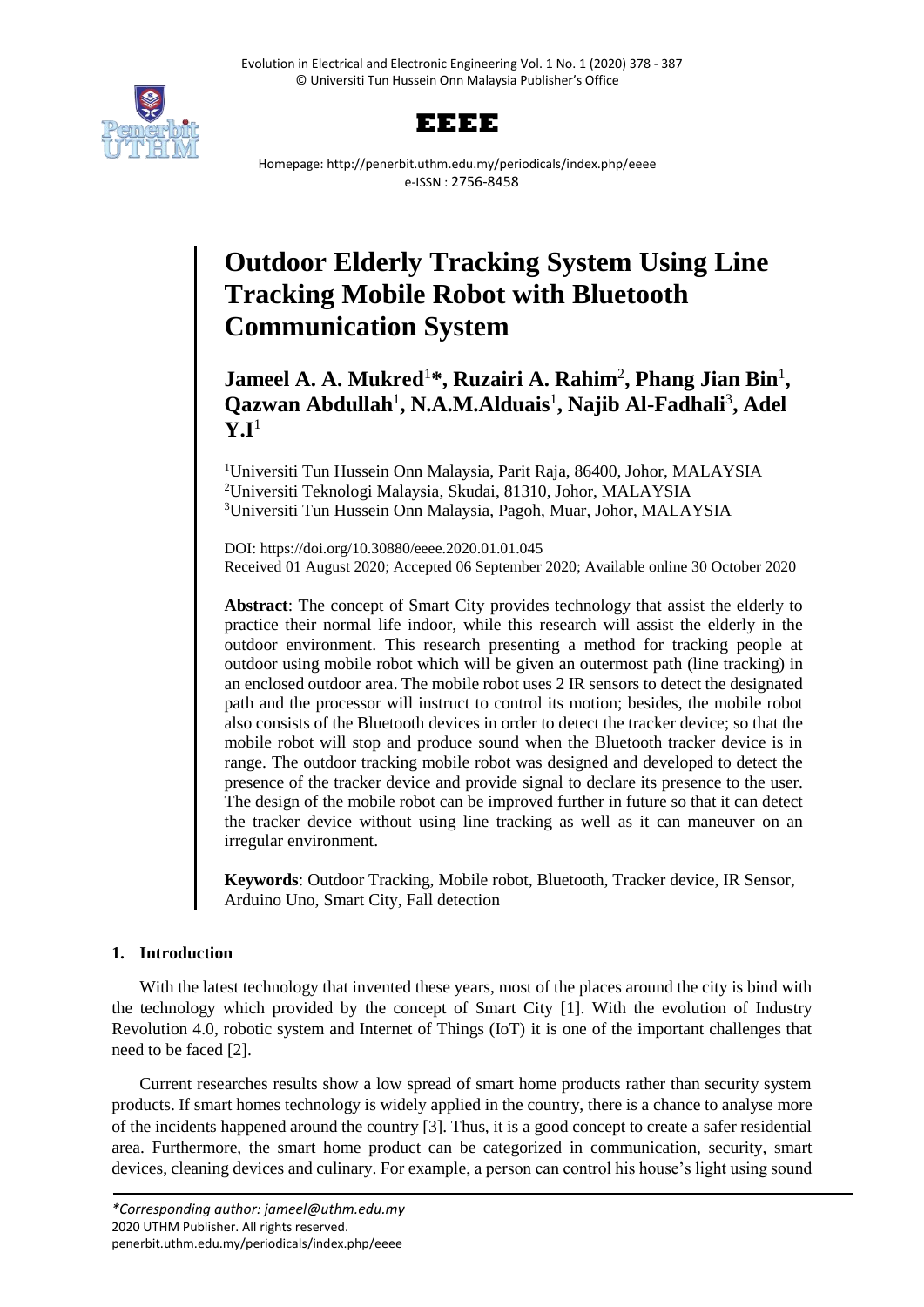recognition, the cleaning devices will clean the house automatically from dirt, communicate and recognize the person outside the house before entering the house, and also locking system without using hardware. For elderly assist, there are country that had invented and implemented the Fall Detection Technology that will inform responsible agent or family members which registered when fall detected in the housing area, and reminder alarm clock which remind dementia elder the task to do for them [4]. But for outdoor, currently there is not much devices that helping the elderly.

For outdoor, elderly need to take a stroll in nearby garden to maintain their health and body without getting devolution. But sometimes, the elderly might get lost and unable to return home as from research elderly that getting lost has not been clearly established [5]. Therefore, to monitor the elderly's health while let them to take a stroll in outdoor will require special tools or devices in order to ensure the safety of the elderly. The elderly people might spend their time lonely at home as other members of the family might be busy working or spending time outside the house for exercising. With the age factor, the elderly memory degraded with time and hence they might forget the ways to return home when they were exercising [6]. The memory downgraded is the most common disease that occurs in the elderly. Thus, in order to make sure that the elderly can live comfortable within the nearby area near their house is to provide an elder care mobile robot with tracking facilities.

The other problem is the wireless communication system which used to communicate between the mobile robot with the device to be tracked. Basically, the wireless communication system is a controller combination with transceiver pair to transmit and receive the control messages without hard-wired connection [7]. There are various types of wireless communication system which are Wi-Fi, Bluetooth, ultrasonic, and also Radio Frequency (RF) to proceed the tracking system. Different communication systems have their range limit for connection. Thus, it is required to determine the wireless communication system that can solve the outdoor tracking system.

The main objectives of this research is to design mobile robot that will lead the user to his item after giving command.

- To design and analyse mobile robot with line-detector sensor and Bluetooth module using Arduino and the path for mobile robot to follow.
- To develop the algorithms for the communication system between mobile robot and the device.
- To analyse the function of the mobile robot.

#### **2. Materials and Method**

This section will discuss the different components that have been used and will demonstrate the complete system in detail with block diagram and flowchart.

#### 2.1 Overview of the research

In the proposed research, the mobile robot was built by using Arduino Uno, Bluetooth module HC-05, robot chassis, robot components such as motor, IR sensor, wheels, and using black tape as the path for the mobile robot to do tracking. The overall system block diagram is shown at Figure 1. Basically, the Bluetooth device will be carried by the elderly and the module on mobile robot will try to connect the device while moving according to the path pre-set in the location.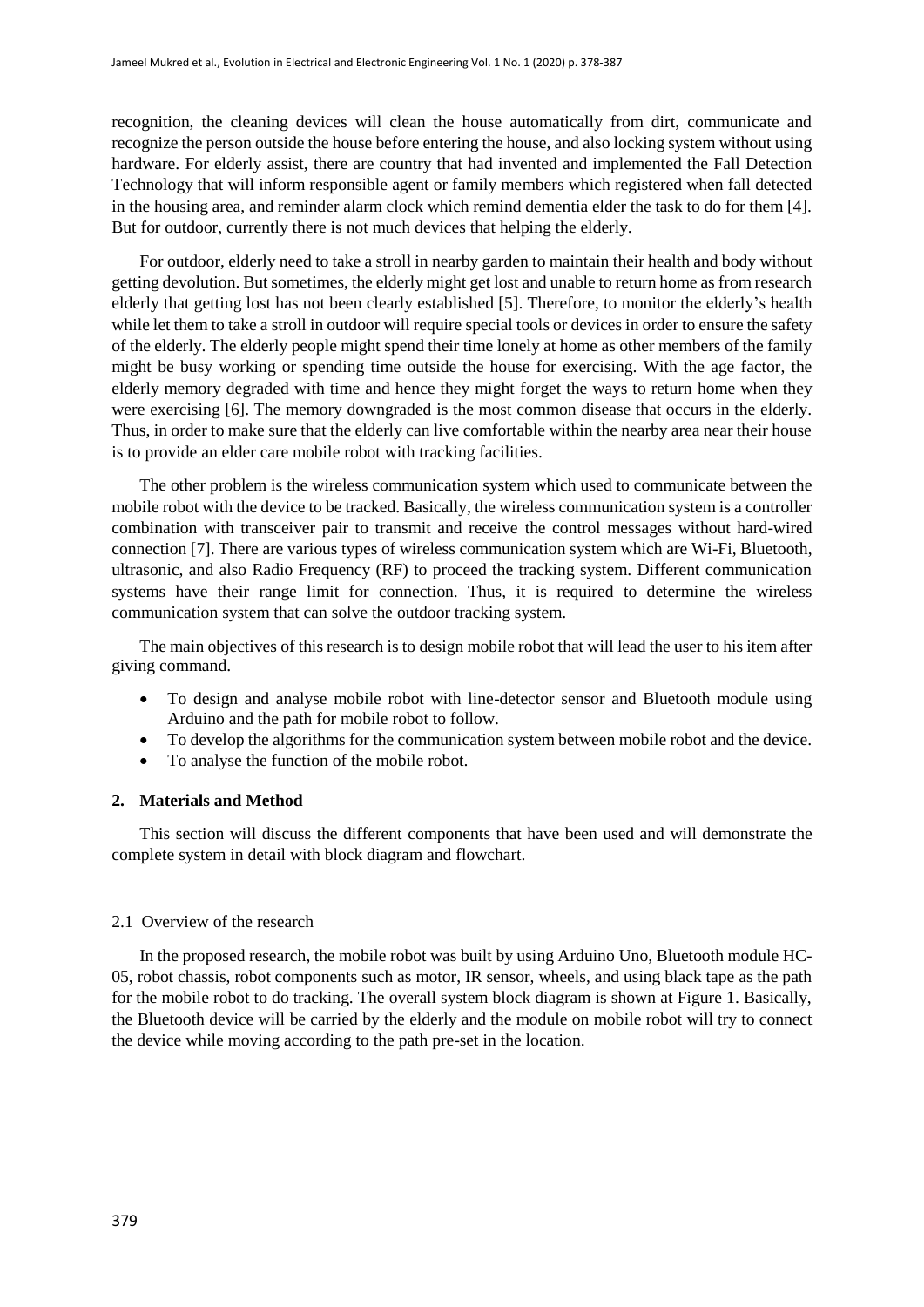

**Figure 1**: **Overview system block diagram**

#### 2.2 Research flow

The design of the research is started with the hardware design. Firstly, the hardware is design according to the components that required to attach on the robot chassis. Then, the hardware is built up according to the sketch and tested. After testing the stability of the hardware design, the circuit construction is proceeded. Finally, the algorithm for the Arduino is design and upload it to the Arduino to make the prototype worked. Figure 2 below shows the flow of the research.



**Figure 2: Summary of research flow**

#### 2.3 Hardware and components

This section shows the hardware and the components used in order to design and construct the prototype. The processor used is Arduino Uno, L298N motor driver. Besides, the prototype also consists of the HC-05 Bluetooth module in order to detect the presence of the object nearby. The sensor used for this prototype is the IR line sensor module in order to complete the line tracking task. Figure 3 shows the schematic connection of the circuit.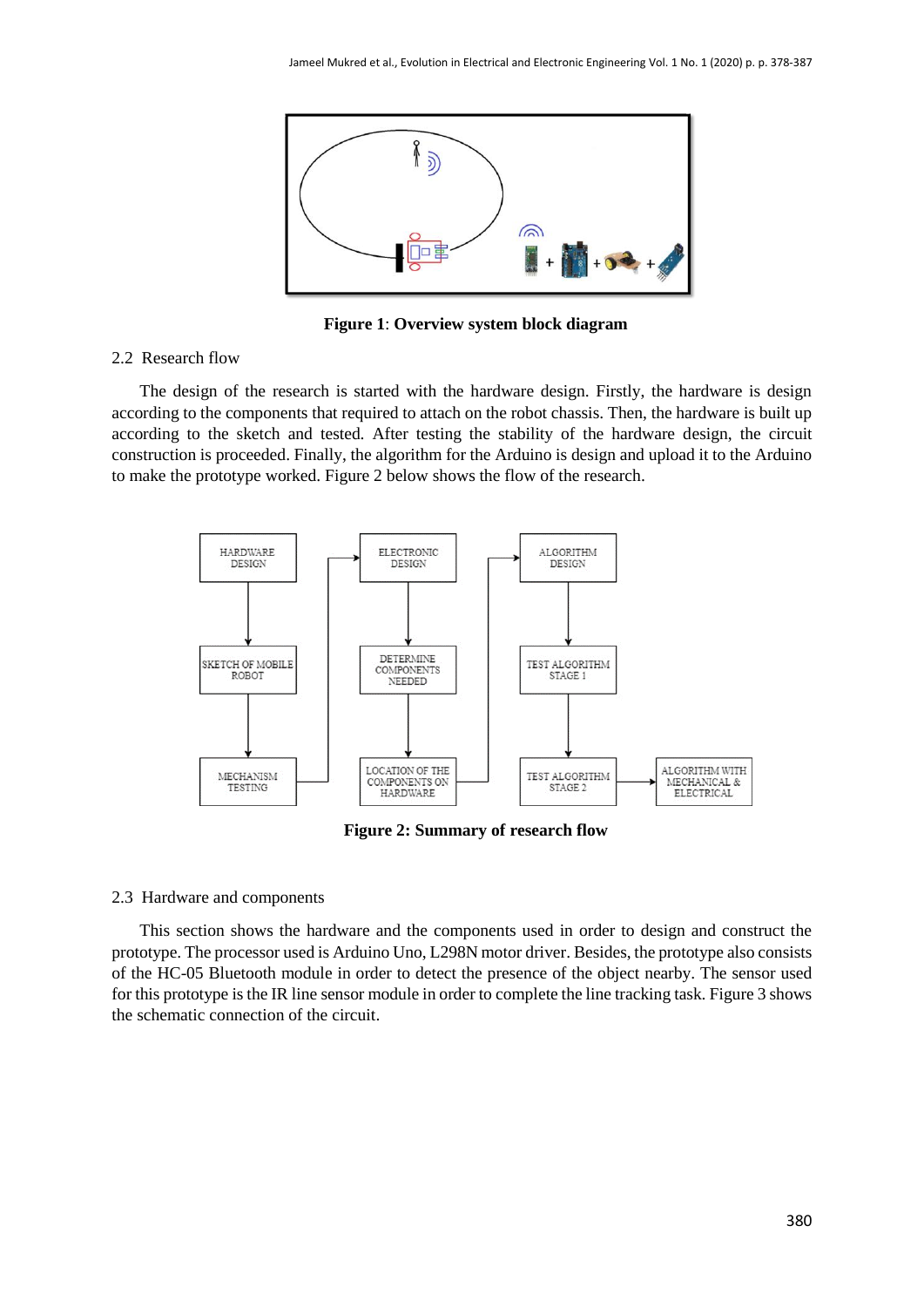

**Figure 3: Schematic diagram of the mobile robot**

# 2.3.1 Arduino uno

The Arduino Uno is an ATmega329P based microcontroller board (eight bits). It consists of six analogue pins and 14 digital pins. It can also connected to SPI in order to transmit the data. The flash memory of Arduino Uno is 32KB and the clock speed is 16MHz.

# 2.3.2 L298N motor module

This driver required 7-12V power supply in order to be activated. It can control two motors according to the different input of ENA, ENB, IN1, IN2, IN3, and IN4. While the 5V port is to provide the power supply to the Arduino card.

# 2.3.3 HC-05 bluetooth module

The HC-05 Module is required in this research as the mobile robot need to track the presence of the Bluetooth. The six pins of the module is VCC, Ground (GND), Transmitter (TXD), Receiver (RXD), EN, and State pins. The corresponding pin will connect to the Arduino in order to make the Arduino capable to use the Bluetooth communication system.

#### 2.3.4 IR line sensor module

The line sensor module which is used to detect the presence of the line in order for the mobile robot to follow the line. There are four pins which are Vcc, GND, DO, and AO. This module will provide either digital or analogue output when the receiver received the signal transmitted by the transmitter. The 9V battery is required in this prototype construction because of the need of the L298N motor driver. The motor driver required 7-12V input in order to function.

#### 2.3.6 DC motor

The selection of 12V DC motor is because it can provide larger force to move the mobile robot. As the mobile robot may be too heavy to move, therefore using 12V motor can make sure the mobile robot can run smoothly when start to function.

# 2.4 Software and programming design

The main software will be the Arduino IDE. It is mainly used to program the Arduino Uno processor. Arduino IDE consists of built-in serial monitor which will allow to determine the process of the system to achieve the research objectives.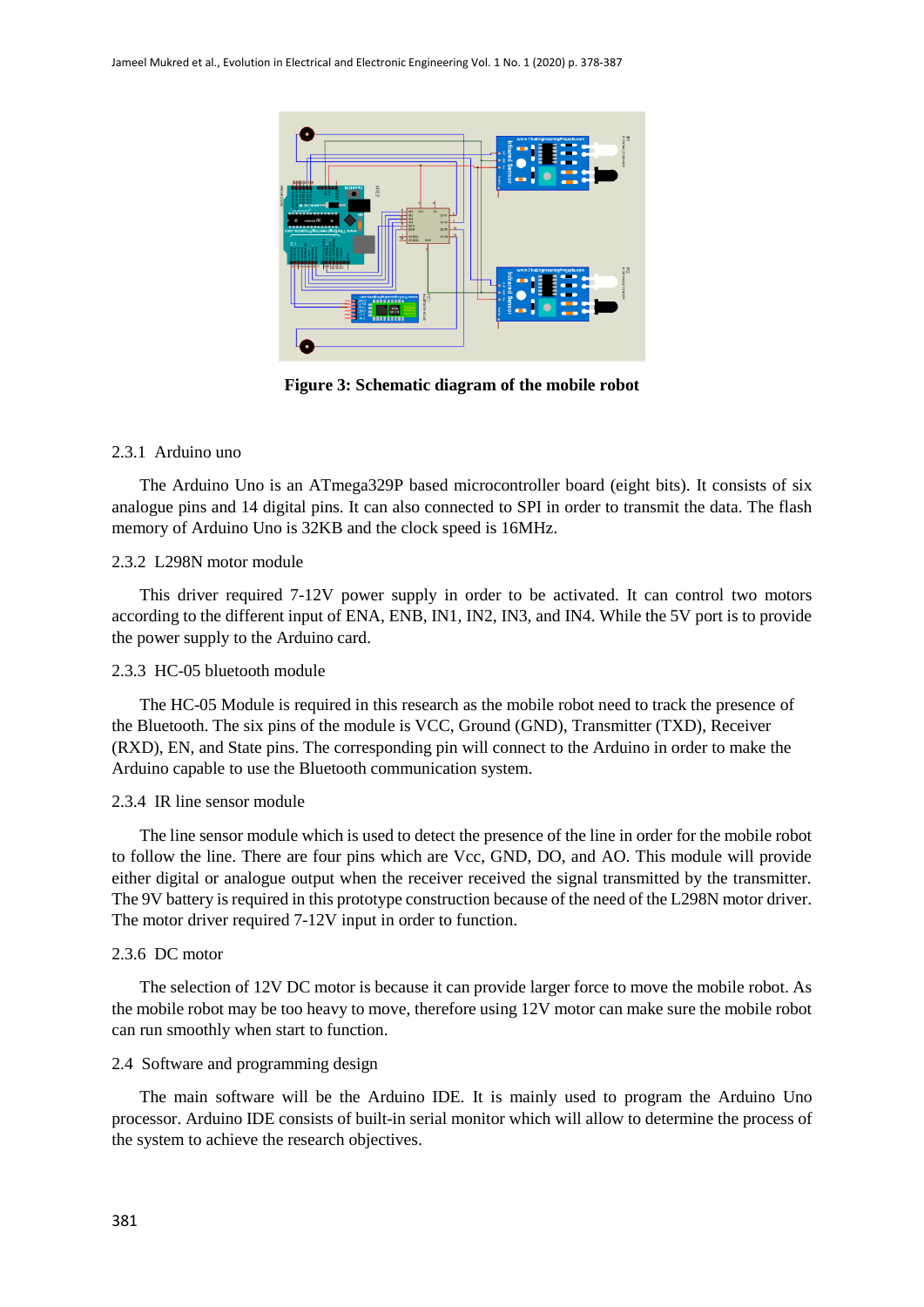#### 2.5 Software system algorithm

The System algorithms are classified into two units which are the mobile robot unit and the tracker devices unit. The mobile robot algorithms consist of the sensors algorithm and the movement of the motor while the tracker device is focusing on the data transmit of the Bluetooth signal.

#### 2.5.1 Mobile robot algorithm

The algorithms of the system is start with setting the counter value to 0 at the beginning. Then it detect whether the button is pressed to start the tracking. Next it will start to detect whether bluetooth is in range or counter value is greater and equal to 15000. The reason to use 15000 is that the mobile robot to pass through the black tape one time requires roughly 5000 counts. When both cases have not met, the program will start to control the motor using the left and right sensor readings. If the left and right sensor reads digital '1', the counter value will increase by a digital '1'. When left sensor reads '1' and the other reads '0', the right motor will move forward and vice versa. When both left and right sensor reads '0', both motor move forward. Figure 4 shows the overall algorithms flowchart of the system.



**Figure 4: Mobile robot's algorithms flowchart**

#### 2.5.2 Tracker device

The Tracker device is a simple connection between Arduino and HC-05 Bluetooth Module. The connection between them only the power supply (Vcc), ground (GND), and the TX-RX connection. The schematic diagram for the Arduino and HC-05. The function of the tracker device is to constantly transmit signal to make sure the HC-05 on the mobile robot can get communicate with it when both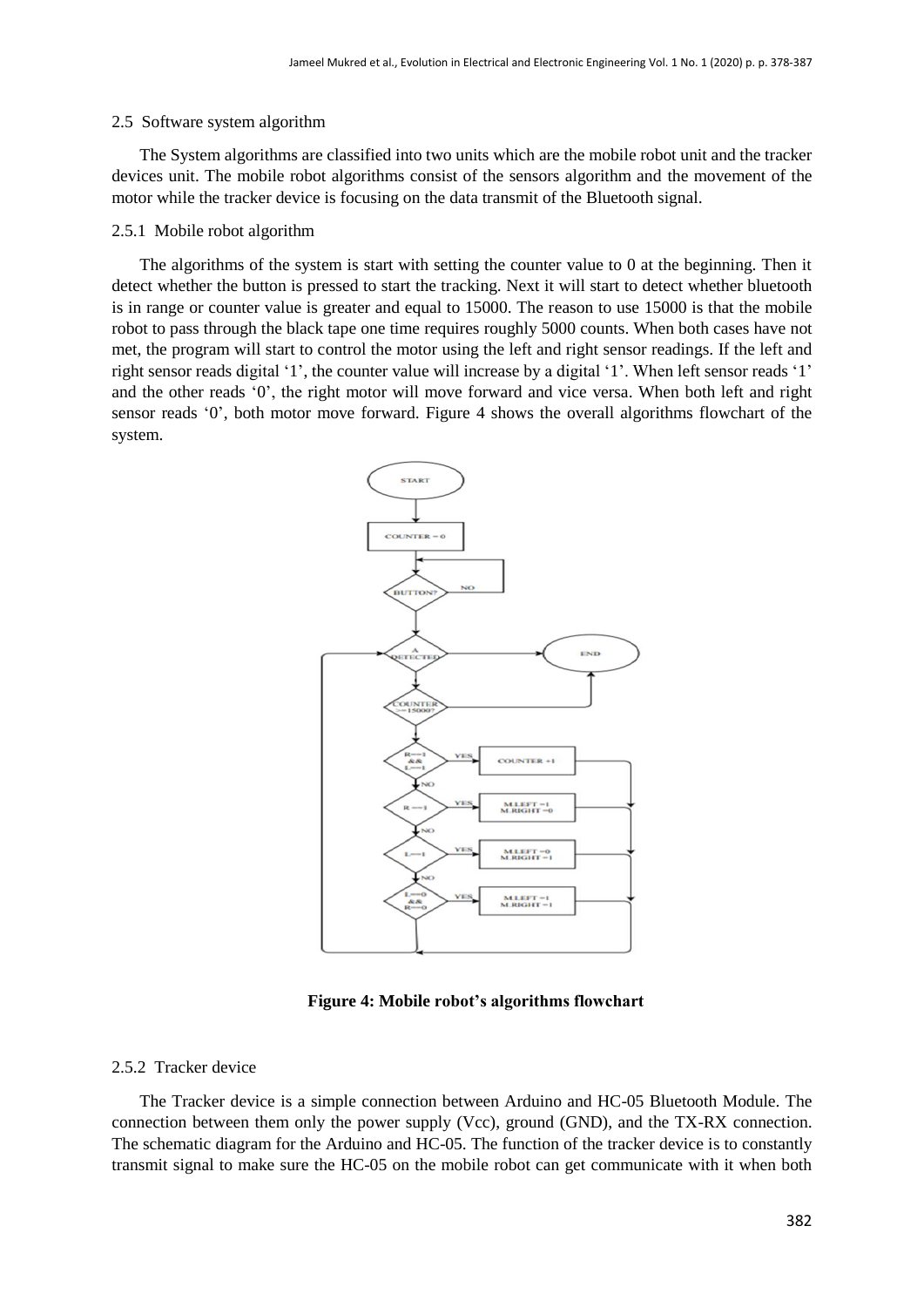devices are in range. This Tracker devices can be supplied with a 5V Power Bank. There is no code for the tracker device but we need to configure the Bluetooth module in the AT-command mode to make sure the HC-05 for tracker device is selected as Slave mode.

# **3. Results and Discussions**

The results will discuss the hardware that is the robot (mechanical structure and electrical circuit), the mobile Robot Function. The mobile robot motion with IR sensor and the motor motion according to IN1 to IN4 will be discussed as well. The Bluetooth module and path design will be discussed in brief as well different mode of line tracking.

#### 3.1 Sensor and module

The result of each sensor and module set-up are shown and explained. The sensor and module included are IR Line sensor, L298N motor module, and HC-05 Bluetooth module. The path for the mobile robot to track are also included.

# 3.1.1 IR sensor

The IR sensor is an important component that is required in order to solve the line tracking system. Basically, the IR sensor is referred to the digital value. When IR sensor is detecting the line, it will produce HIGH digital signal and vice versa. the signal produced is used to control the mobile robot motion. As the IR is sensitive to light, therefore it is required to adjust the sensitivity of the sensor. When both LED on the sensor lighted, which means a Low signal is produce while only one LED lighted, it produces a High signal. The moving direction of the mobile robot is opposite to the sensor detection side. Which means when left sensor detects, the mobile robot will turn right in order to get back to track the line. Table 1 summarise the motion of the mobile robot due to sensor signal.

| LEFT sensor | RIGHT sensor | Motion      |
|-------------|--------------|-------------|
| <b>HIGH</b> | <b>HIGH</b>  | Counter up  |
| HIGH        | <b>LOW</b>   | Turn right  |
| LOW         | <b>HIGH</b>  | Turn left   |
| LOW.        | LOW          | Go straight |

**Table 1: Summary of the mobile robot motion with IR sensor**

According to the Mobile robot speed, it is required to calculate how many counts when passing through the starting line. From the testing, it shows that to pass through the starting line, it will count up to 4000 – 5000 counts. Accordingly, to make searching for 3 rounds, we need to set the mobile robot to stop when counter is >15000.

#### 3.1.2 L298N motor module

The L298N motor module is used to control the motor motion in order to complete the basic mobile robot system. There are 6 input signals and 4 output signals to control the motor's motion. The inputs are ENA, ENB, IN1, IN2, IN3, IN4, and outputs are A1, A2, B1, B2.

ENA and ENB is used to control the speed of the motor A and B respectively. Motor A is the motor attached at left side and motor B is attached in right side. The value varies from 0 (stop) to 255 (maximum speed). While the IN1 to IN4 is the signal received to control the motor direction. Table 2 shows the summary of the motor motion related to IN1 to IN4. The ENA and ENB are set to 100 when forward, 150 when turning, and 0 when stop.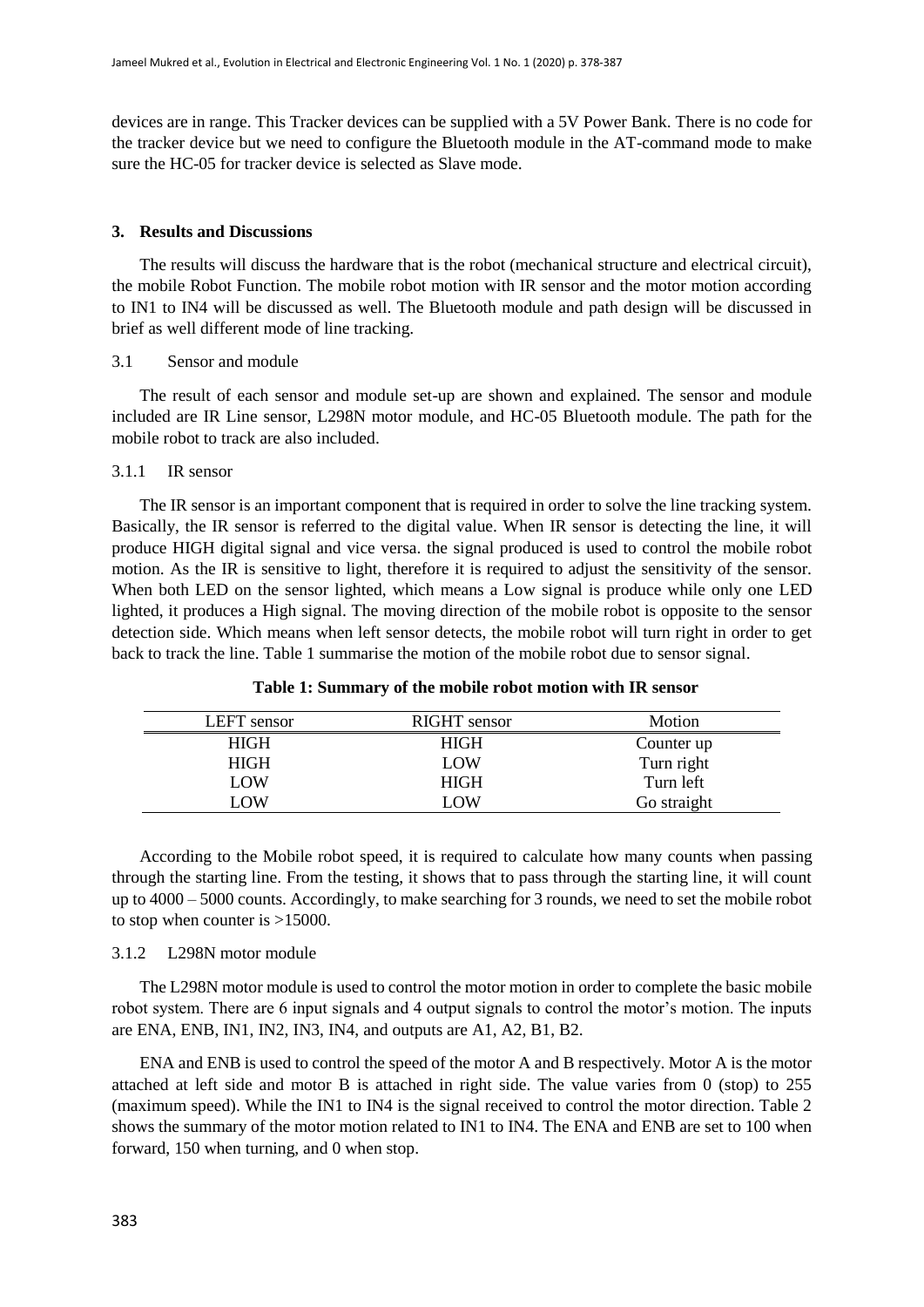| IN? | IN3 | IN4 | Motion                  |
|-----|-----|-----|-------------------------|
|     |     |     | Forward                 |
|     |     |     | Turn right<br>Turn left |
|     |     |     |                         |
|     |     |     | Stop                    |

**Table 2: Motor motion according to IN1 to IN4**

#### 3.1.3 Bluetooth module

The Bluetooth module used in this research is HC-05 which can choose to be master or slave. For the module on mobile robot will be master while the module for the tracker is a slave. In order to configure the Bluetooth module to either master or slave, we need to enter the AT Command Mode. Press and hold the button on the module while the power is 'ON'. Then upload an empty code of Arduino into the module and the AT Command Mode is 'ON'.

#### 3.1.4 Path design

The path of the mobile robot was made using the 2.5cm width black tape on white acrylic board (85cm x 60cm). The path does not create according to any scale of a location. The path using a round closed loop in order to make the mobile robot track the path smoothly.

#### 3.2 Result

After configure all the sensors and modules; the mobile robot is assembled together in order to add in the features. The testing part divided in 3 stages, Normal line Tracking, Line Tracking for 3 rounds, and line tracking with Bluetooth system. During this stage, the mobile robot should be able to follow the line smoothly and without cross beyond the path created for tracking. First, it will start when the *reset* button on Arduino is pressed. The mobile robot is then start and the sensor will detect the tape to control the direction of the mobile robot. The mobile robot will move in the snaky motion as the line sensor very sensitive to light, therefore, the sensitivity for the IR sensor and the speed of the mobile robot is adjusted in order to allow smoother movement of the mobile robot. After the sensitivity adjustment, the mobile robot is able to move smoother and continuous along the path. It is noticed that both IR line sensors show low-signal, which mean the mobile robot will start moving forward for the path tracking when the button is pressed. While whe left IR line sensor produces high-signal. Thus, the mobile robot will stop left motor while maintain the right motor rotating forward to adjust back the position to the path. It shows both the IR line sensor produces high signal which will make the mobile robot to stop at the starting point.

*Line tracking for 3 Rounds stage*, the mobile robot should be able to stop when the mobile robot finish tracking the path for 3 rounds. The path had marked a starting point with wide black tape. Every time the mobile robot passed through the starting point is count as 1 complete round. The counter system is use to determine which rounds is the tracking. the mobile robot is allowed to pass through the starting point with the normal speed and the counter value is obtained from the serial monitor which is roughly 5000 counts per pass. Thus, the limits of the counter are set to 15000 counts before the mobile robot stop.

*Line tracking with Bluetooth stage*, the mobile robot will stop when the Bluetooth devices is in range. Due to the non-actual path design, the Bluetooth device is power off when the mobile robot start. After that, to simulate the situation, the Bluetooth device is then plugged with the power supply as the presence of the devices. When the Bluetooth device started to send signal and received by the mobile robot, the mobile robot is not stop immediately but after a few seconds to process the signal and control the movement. The mobile robot stops not at the starting point of the path because the HC-05 module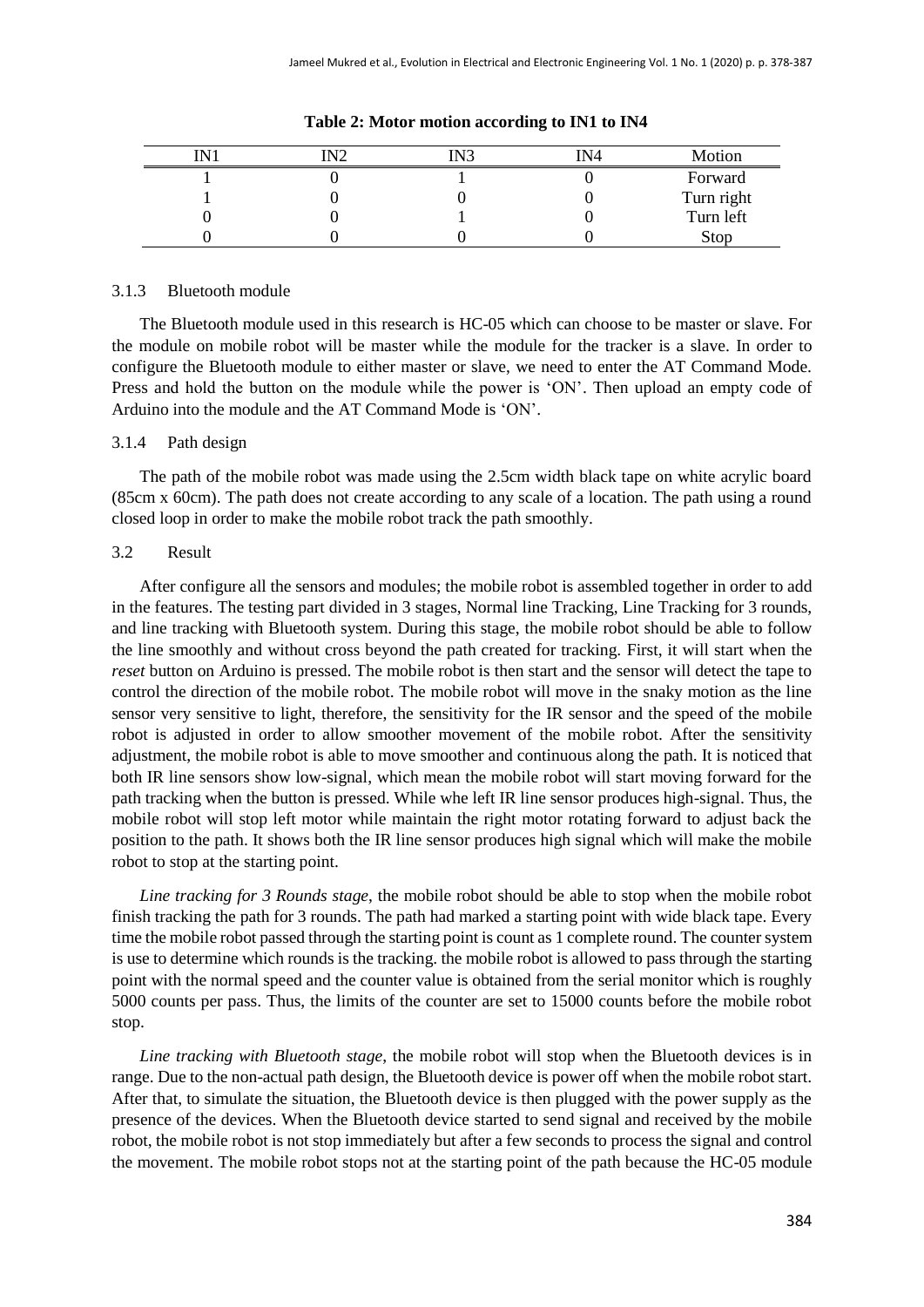had detected the tracker device. Thus, the mobile robot will stop immediately when the tracker device is in range.

#### 3.3 Discussion and Analysis

Besides of the solved problems, there are still having some difficulties from hardware and software which currently ignored in this research due to the limitation. The difficulties are when there are obstacles on the path, and the surface for the mobile robot to move around. The function of the mobile robot will be summarized in Table 3.

| No | Function description            | <b>Status</b> |
|----|---------------------------------|---------------|
|    | Line tracking                   | Achieved      |
| 2. | Bluetooth system                | Achieved      |
| 3. | Maximum searching round $=3$    | Achieved      |
| 4. | Path for mobile robot           | Achieved      |
| 5. | Mobile robot speed              | Average       |
| 6. | Obstacles avoidance             | Not achieved  |
|    | Different surface of the ground | Not achieved  |

**Table 3: Summary of mobile robot function**

The function of mobile robot in this research is shown in Table 3. For function 1 to 4 is the objective and limitation. The mobile robot had successfully completed the line tracking function with Bluetooth system to detect the tracker device. For function 5, the mobile robot speed is set to average speed which increase the mobile robot accuracy in detecting the Bluetooth tracker device. Moreover, the function 6 and 7 mentioned is in the scope and limitation which are not included in this research. Thus, regardless the function, it can be said that the mobile robot in this research had been successfully achieved the objective. However, this research can still be improved by modifying the features of the mobile robot to achieve the obstacles avoidance features and suitable for different kinds of ground surface.

#### **4. Conclusion**

The objectives which are the design of the line tracking mobile robot with Bluetooth communication system and the path for the mobile robot to track, the algorithm for the communication system between mobile robot and tracker devices, and the analyze of the function of mobile robot.

For the line tracking mobile robot, the structure of the mobile robot had been assembled together and the algorithm is applied to the processor in order to perform the line tracking function. The line tracking function working slightly bad as the mobile robot does some snaking motion during the turning. In spite of that, the task is considered completed. Then for the Bluetooth system in the research, the Bluetooth module is attached to the mobile robot to improve its performance. The algorithm is then added with the Bluetooth function in order to stop the mobile robot when it detects a target. As a limitation, the range of Bluetooth cannot be reduced and due to the lack of space to perform this function, therefore a demo version of the path is created and the tracker devices was turned to simulate the situation of tracker device in range.

Nevertheless, from the scope of the research that mentioned earlier; there are maximum searching rounds as it might have happened where the tracker device is in range but missed out connection. Therefore, to make sure the system can be search completely, this research had limited the maximum search for the device for 3 rounds. To make sure the mobile robot will stop after searching 3 rounds, the algorithms is then modified with the counter system to count how many times the starting point had been passed. As the value of the counter is approximated in each pass, but sometime the value might not accurate which will make the searching round to extend. Thus, after a few times of trial and error,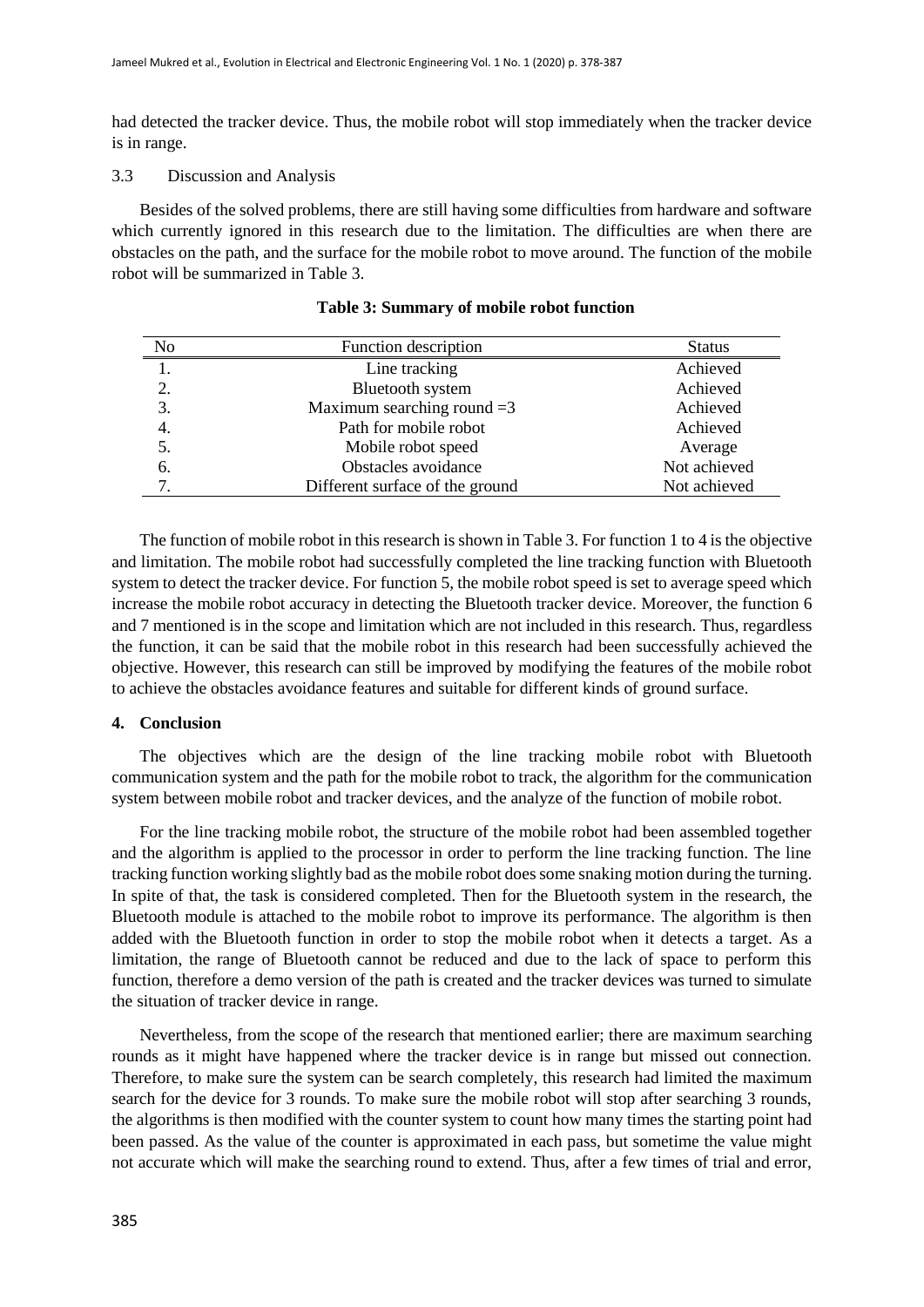the value of the counts is set to 5000 counts to prevent the mobile robot to continue searching after the 3<sup>rd</sup> round is completed.

#### 4.1 Future development

As there are few limitations in pro research ject which are no obstacle assumed on the path and the path surface condition is not considered. Therefore, the feature of the mobile robot can be still improved. For the obstacle on the path, the obstacle avoidance function can be added. This function is created by using an ultrasonic sensor to detect the front obstacle distance. When the distance with obstacle is close, the mobile robot will off path and return to the path with an algorithm. While for the path surface condition, it is required to upgrade the hardware specification of the mobile robot. The wheels of the mobile robot can be replaced with higher power motor to drive the caterpillar tracks to improve the grips of wheels on different surfaces.

From the hardware side, the line tracking sensor used in the research is very sensitive to light, thus it should be making a cover to block unstable light intensity of surrounding environment to maintain the sensitivity. Besides, the electronics part is exposed to surrounding environment, therefore it should be improved with the cover to prevent the dirt damaged the hardware part. Regardless the limitations, this pro research ject can be considered as functionable to solve the situation of tracking elderly person outdoor and allows the elderly person to exercising outdoor without being lost. Hope this research can be further improve in the future to make it suitable to overcome more situations.

#### **Acknowledgement**

The authors would also like to thank the Faculty of Electrical and Electronic Engineering, Universiti Tun Hussein Onn Malaysia for its support.

#### **References**

- [1] Eremia , M., Toma, L. & Sanduleac, M. (2017). The Smart City Concept in the 21st Century. 10th International Conference Interdisciplinarity in Engineering, INTER-ENG 2017
- [3] Roblek, V., Meško, M., & Krapež, A. (2016). A complex view of industry 4.0. Sage Open, 6(2), 2158244016653987
- [4] Schiefer, M. (2015). Smart Home Definition and Security Threats. Ninth International Conference on IT Security Incident Management & IT Forensics 2015
- [5] Kimberly, F. (2017) Must-Have Assistive Device for Seniors. Senior Living Blog. aplaceformom.com/blog/must-have-assistive-devices-for-seniors/
- [6] Serino, S. & Riva, G. (2013). Getting lost in Alzheimer's disease: a break in the mental frame syncing. Med Hypotheses. 80, 416–421. Retrieved from <https://www.ncbi.nlm.nih.gov/pubmed/23374425>
- [7] Flood, J. F., Farr, S. A., Kaiser, F. E., La Regina, M., & Morley, J. E. (1995). Age-related decrease of plasma testosterone in SAMP8 mice: replacement improves age-related impairment of learning and memory. Physiology & behavior, 57(4), 669-673
- [8] Nory, R., Kuchibhotla, R., Love, R. T., Nangia, V., Nimbalker, A., Stewart, K. A., & Zhuang, X. (2015). U.S. Patent No. 8,934,417. Washington, DC: U.S. Patent and Trademark Office
- [10] Scribner, J. R., Nicholson, R. J., Brown, T. G., & Caracciolo Jr, A. (1991). U.S. Patent No. 5,014,206. Washington, DC: U.S. Patent and Trademark Office
- [11] An Explanation of Loran, GPS and DGPS. (nd). Retrieved from <https://www.floridagofishing.com/articles/loran-gps-dgps-explanation.html>